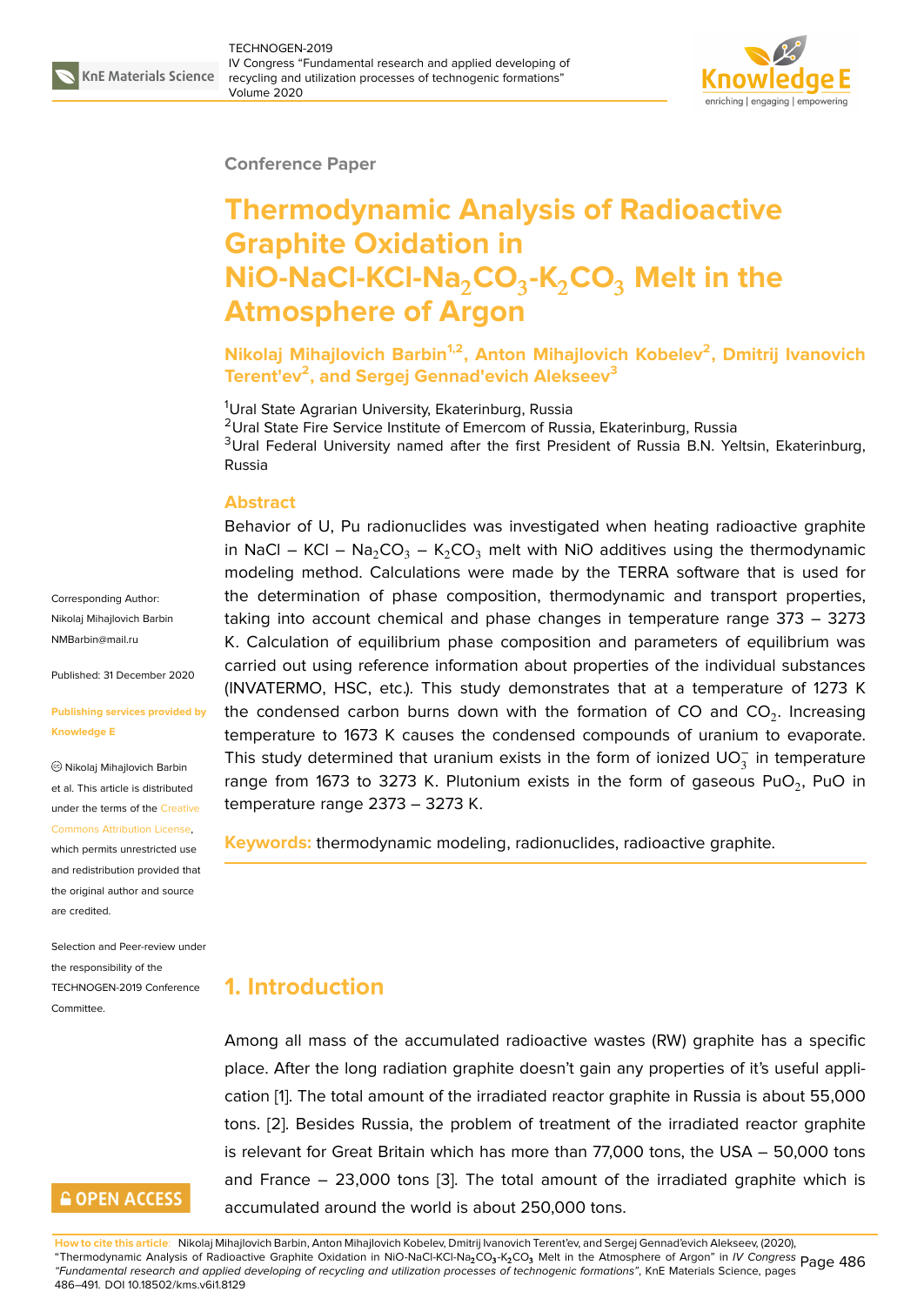At present in the world there is no final decision on a problem of disposal of waste graphite [4]. The most perspective way of treatment of the waste graphite materials is combustion [1]. According to experts, combustion of waste graphite will result in the formation of radioactive wastes which are ready for the long-term burial of 1-2% from the initial [g](#page-5-0)raphite volume [1].

There are [v](#page-4-0)arious ways of graphite combustion: traditional; in a fluidized bed; using plasma-chemical reactor; gasification with overheated steam (pyrolysis); in a melt of alkali metal carbonates in [t](#page-4-0)he presence of oxidizer; in a melt of one of alkali metal carbonates or their mixtures in the presence of lead oxide.

The aim of this research is the determination of equilibrium composition of gaseous phase at flameless oxidation of radioactive graphite in NiO-NaCl-KCl-Na $_2$ CO $_3$ -K $_2$ CO $_3$ melt in the atmosphere of argon in a wide temperature range. The task of the study is carrying out thermodynamic model operation of the considered system.

## **2. Experimental Technique**

Investigation of the behavior of U, Pu radionuclides accumulated in graphite from the nuclear reactor was carried out by thermodynamic modeling method in temperature range from 373 to 3273 K in NiO-NaCl-KCl-Na $_2$ CO $_3$ -K $_2$ CO $_3$  melt in the atmosphere of argon. The thermodynamic modeling method was earlier successfully applied in chemistry and metallurgy [7–11]. Calculations were carried out by means of TERRA software that is used for determination of phase composition, thermodynamic and transport properties of systems taking into account chemical and phase changes. The background used in [th](#page-5-1)[e s](#page-5-2)oftware is given in works [5, 6]. The calculation of equilibrium phase composition and parameters of equilibrium is carried out using reference information about properties of the individual substances (INVATERMO, HSC, etc.).

Data on an original composition of radioactive graphite is taken from [12, 13] and presented in Table 1. Assumed forms of radionuclides existing in this system are given in Table 2.

## **3. Results and Discussion**

Phase distribution of carbon is presented in Figure 1. Nickel oxide reacts with carbon forming Ni. In temperature range 373 – 573 K the content of condensed carbon decreases to ~47 %, Na $_2$ CO $_3$  to ~22 %, but the content of CO $_2$  increases to ~30 % and K<sub>2</sub>CO<sub>3</sub> to ~1 %. In temperature range 573 – [8](#page-3-0)73 K the content of condensed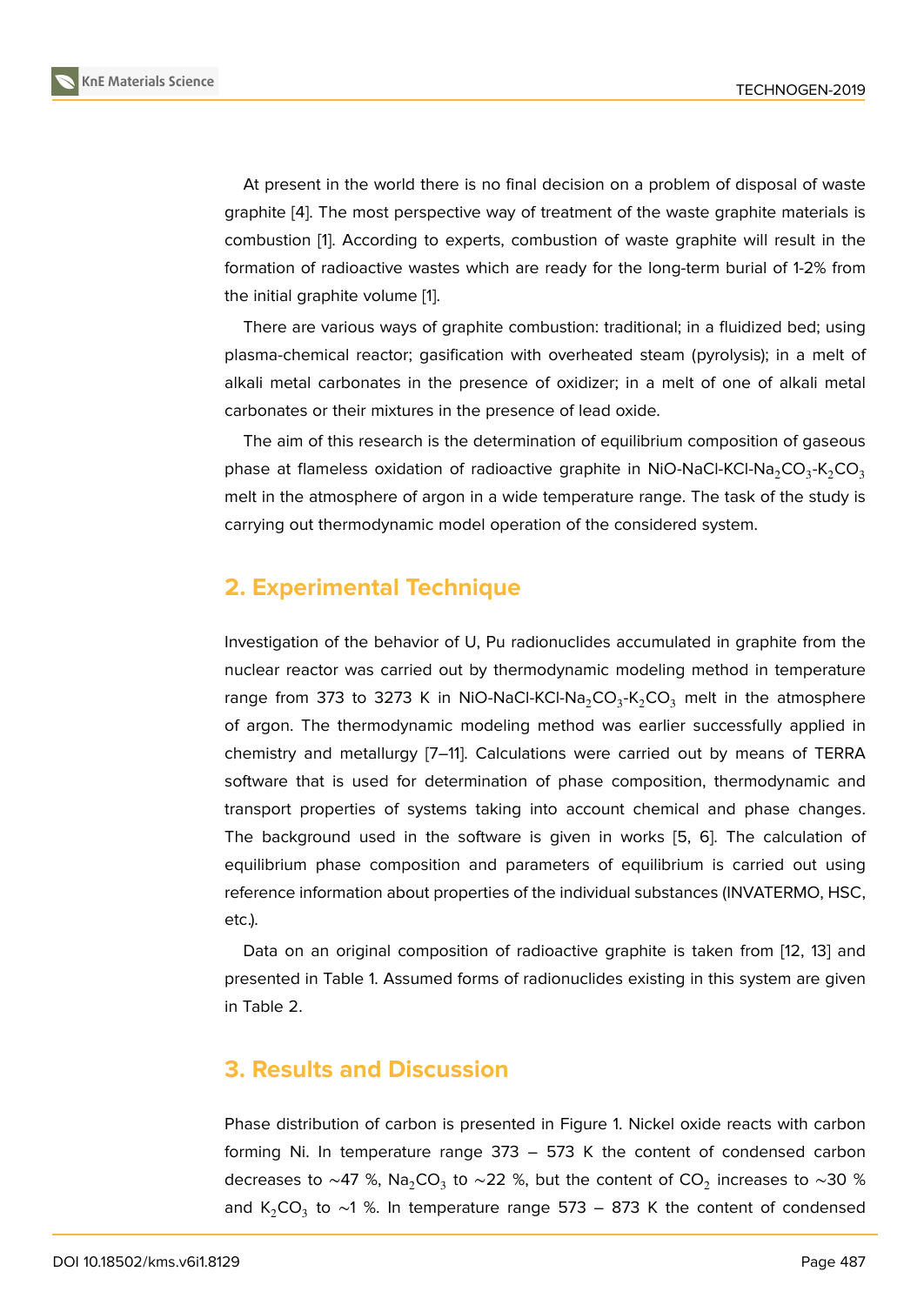| Phase:                          |                                      | Phase composition:              | Content, % mass |  |
|---------------------------------|--------------------------------------|---------------------------------|-----------------|--|
| Gaseous (62,5 % mass)           |                                      | Ar                              | 100             |  |
| Condensed phase<br>(37.5 % mas) | Oxide (15,6 % mass)                  | <b>NiO</b>                      | 100             |  |
|                                 | Salt (18,7 % mass)                   | <b>NaCl</b>                     | 25              |  |
|                                 |                                      | <b>KCI</b>                      | 25              |  |
|                                 |                                      | Na <sub>2</sub> CO <sub>3</sub> | 25              |  |
|                                 |                                      | K <sub>2</sub> CO <sub>3</sub>  | 25              |  |
|                                 | Radioactive graphite<br>(3,2 % mass) | $\mathsf{C}$                    | 97,57022812     |  |
|                                 |                                      | U                               | 2,341685475     |  |
|                                 |                                      | Pu                              | 0,088086        |  |

|  | TABLE 1: The composition of the original system. |  |  |
|--|--------------------------------------------------|--|--|
|  |                                                  |  |  |

TABLE 2: Assumed forms of radionuclides**.**

| Radionuclide in<br>graphite                                                | Compound type in the equilibrium system                                                                                                                                                                          |
|----------------------------------------------------------------------------|------------------------------------------------------------------------------------------------------------------------------------------------------------------------------------------------------------------|
| $^{12}C, ^{14}C$                                                           | $C_{(c)}$ , $C_{(g)}$ , $CO_{(g)}$ , $CO_{2(g)}$ , $C_2O_{(g)}$ , $C_3O_{2(g)}$ , Ni <sub>3</sub> $C_{(c)}$ , Ni $CO_{3(c)}$ , CICO <sub><math>(g)</math></sub> , CO <sup>+</sup> , CO <sub>2</sub> <sup>+</sup> |
| $^{238}$ U, $^{236}$ U, $^{235}$ U                                         | $U_{(g)}, UO_{(g)}, UO_{2(c)}, UO_{2(g)}, UO_{3(c)}, UO_{3(g)}, U_3O_{8(c)}, U_4O_{9(c)}, UO_{1(c)},$<br>$UO_2Cl_{2(c)}, U^+$ , $UO^+$ , $UO_2^+$ , $UO_2^-$ , $UO_3^-$                                          |
| <sup>239</sup> Pu, <sup>240</sup> Pu, <sup>241</sup> Pu, <sup>242</sup> Pu | PuO <sub>2(c.)</sub> , PuO <sub>2(v.)</sub> , PuO <sub>(v.)</sub> , PuO <sup>+</sup>                                                                                                                             |

C decreases to ~32 %, Na $_2$ CO $_3$  to ~20 %, CO $_2$  to ~17 %, but the content of K $_2$ CO $_3$ increases to ∼3 % and CO to ∼28 %. In temperature range 873 – 1073 K the content of C decreases to ~16 %, CO $_2$  to ~1 %, Na $_2$ CO $_3$  to ~19 %, but the content of CO increases to  $\sim$ 60 % and K $_2$ CO $_3$  to  $\sim$ 4 %. In temperature range from 1073 to 1273 K the content of CO increases to ~84 % and the content of both C and CO<sub>2</sub> decreases to zero. At the same time the content of  $\mathsf{Na}_2\mathsf{CO}_3$  reaches ∼13 %, and K $_2\mathsf{CO}_3$  – 3 %. In temperature range 1273 - 1573 K the content of CO $_2$  increases to ∼31 % and the content of CO decreases to  $\sim$  69 %, the content of both K $_2$ CO $_3$  and Na $_2$ CO $_3$  reaches zero. In temperature range from 1573 to 2373 K carbon exists in the form of CO ~ 69 % and CO<sub>2</sub> ~ 31 % in the system. In temperature range 2373 - 3273 K The content of gaseous CO decreases to  $~\sim$  8 % and the content of gaseous CO increases to  $~\sim$  92 %.

Phase distribution of uranium is presented in Figure 2. In temperature range 373 – 473 K U exists in the form of condensed  $\mathsf{UO_2Cl_2}.$  In temperature range 473 – 573 K the content of UO $_2$ Cl $_2$  decreases to  $\sim$  24 % and the content of UO $_2$  increases to  $\sim$ 76 %. In temperature range 573 – 673 K the content of  $\text{UO}_2\text{Cl}_2$  $\text{UO}_2\text{Cl}_2$  $\text{UO}_2\text{Cl}_2$  decreases to zero and the content of UO $_2$  increases to  $\sim$  99 %, NaUO $_3$  to  $\sim$  1 %. In temperature range from 673 to 973 K the content of UO $_2$  decreases to  $\sim$  88 % and the content of NaUO $_3$  increases to ~ 12 %. In temperature range 973 – 1073 K the content of UO<sub>2</sub> decreases to ~72 % and the content of both NaUO $_3$  and Na $_3$ UO $_4$  increases to  $\sim$  26 % and 2 %, respectively.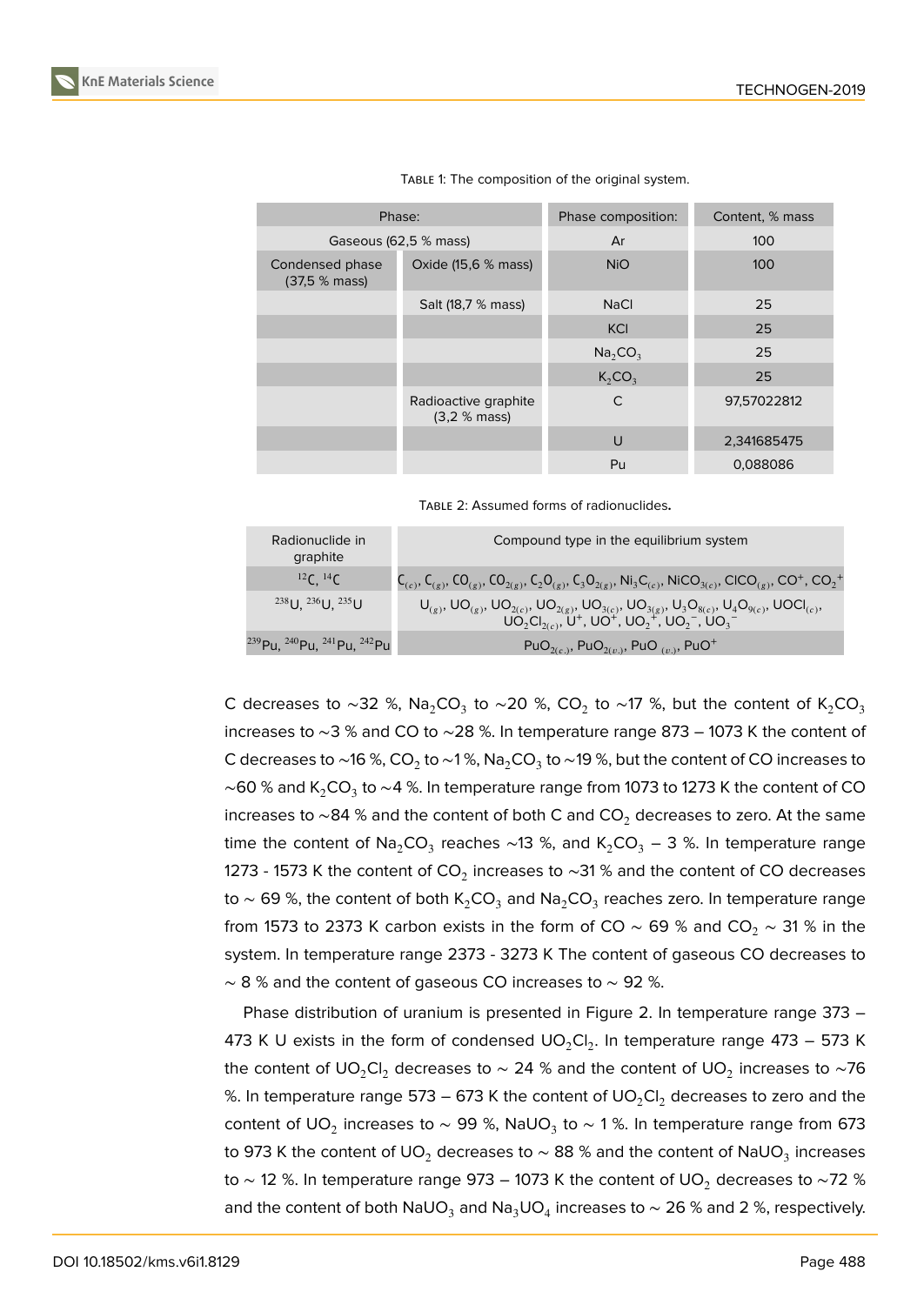





<span id="page-3-0"></span>**Figure** 1: Phase distribution of carbon at combustion of radioactive graphite.

In temperature range from 1073 to 1273 K the content of UO<sub>2</sub> decreases to ~24 % and NaUO $_3$  to  $\sim$  26 %, but the content of Na $_3$ UO $_4$  increases to  $\sim$ 50 %. In temperature range 1273 – 1473 K the content of UO $_2$  tends to 12 % and Na $_3$ UO $_4$  – 37 %, but the content of NaUO $_3$  increases to  $\sim$ 43 %, Na $_2$ UO $_4$  to  $\sim$  6 %, and ionized UO $_3^-$  to 2 %. In temperature range from 1473 to 1673 K The content of UO $_2$ , Na $_3$ UO $_4$ , NaUO $_3$ , Na $_2$ UO $_4$  decreases to zero and the content of  $\mathsf{UO_3}^-$  reaches 100 %. In temperature range 1673 - 3273 K uranium exists in the form of ionized  $\mathsf{U}\mathsf{O}_3^{\mathrm{-}}$ .



<span id="page-3-1"></span>**Figure** 2: Phase distribution of uranium at combustion of radioactive graphite.

Phase distribution of plutonium is presented in Fig. 3. In temperature range 373 – 1873 K plutonium exists in the form of PuO<sub>2</sub>. In temperature range from 1873 to 2173 K the content of condensed PuO<sub>2</sub> decreases to ~86 %, but the content of vaporized PuO $_2$  increases to ~14 %. In temperature range 2173 – 2373 K the content of condensed PuO $_2$  decreases to zero. At the same time the content of vaporized PuO $_2$  reaches 99  $\,$ %, and vaporized PuO – 1 %. In temperature range from 2373 to 3273 K the content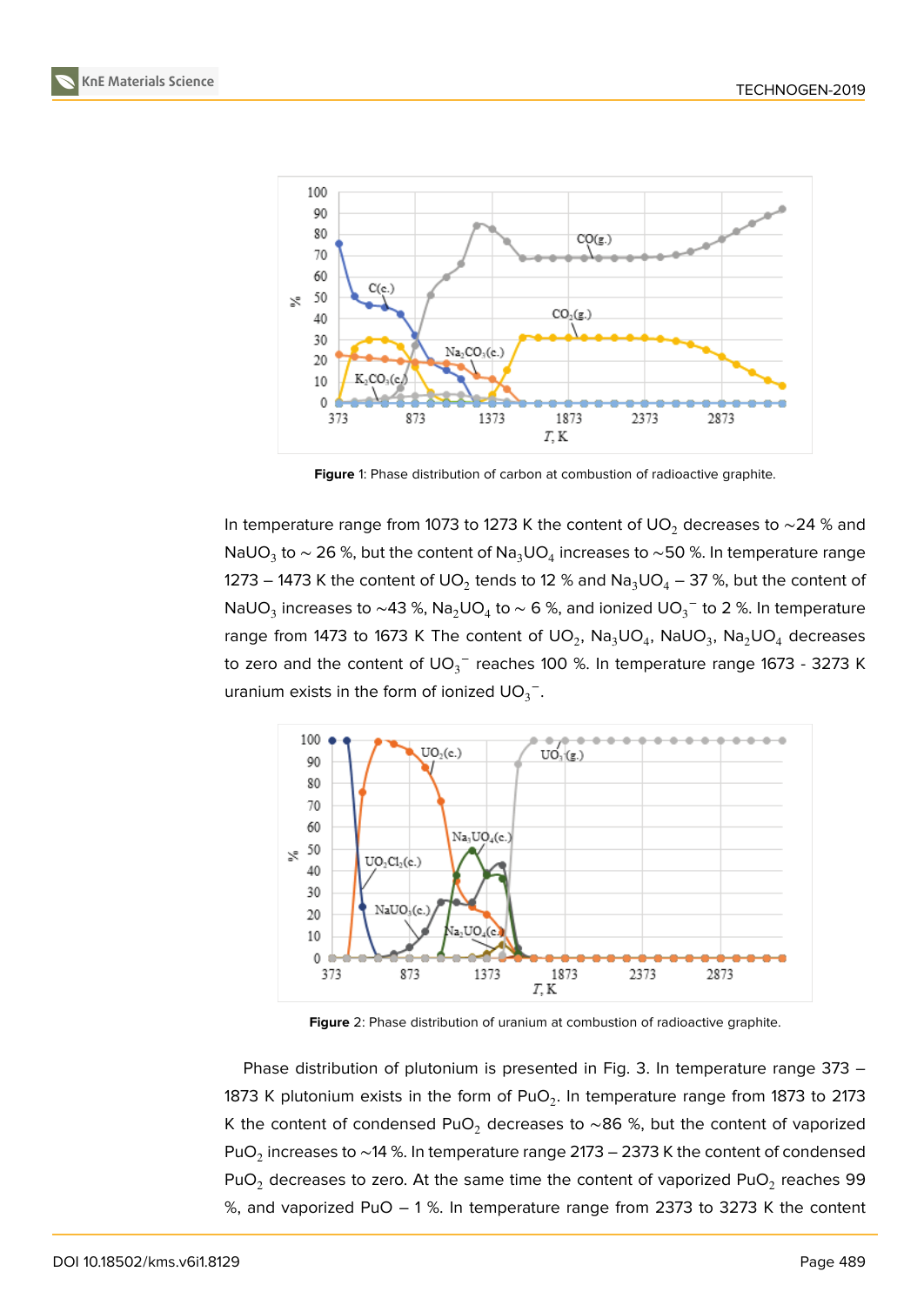

of vaporized PuO<sub>2</sub> decreases to ~88 % and the content of vaporized PuO increases to ∼12 %.

**Figure** 3: Phase distribution of plutonium at combustion of radioactive graphite.

#### **4. Conclusion**

Behavior of radionuclides is investigated by the thermodynamic modeling method at flameless oxidation of radioactive graphite in NiO-NaCl-KCl-Na $_2$ CO $_3$ -K $_2$ CO $_3$  melt in the atmosphere of argon. By its results graphic dependences of phase distribution of radionuclides (U, Pu) are constructed. It is defined that at temperature of 1273 K the condensed carbon burns down with the formation of CO and CO $_2$ . With the increasing temperature to 1673 K the condensed compounds of uranium evaporate. Heating of the system to temperature of 2373 K leads to the evaporation of condensed PuO<sub>2</sub>. At 2373 K there is only a vapor-gaseous phase in the system.

#### **References**

- [1] Tsyganov, A. A., *et al*. (2007). Problem of Disposal of Reactor Graphite from Shutdown Industrial Uranium-Graphite Reactors. *Bulletin of the Tomsk Polytechnic University,* vol. 310, issue 2, pp. 94-98.
- <span id="page-4-0"></span>[2] *Russian Atomic Society*. Rosatom Retrieved March 4, 2019 from http://www.rosatom. ru/journalist/smi-about-industry/rosatom-otrabotaet-metodobezvrezhivaniyaradioaktivnogo-grafita-iz-reaktorov/. Publication date March 2017.
- <span id="page-4-2"></span><span id="page-4-1"></span>[3] *Russian Atomic Society*. Retrieved March 4, 2019 from http://[www.atomic-energy.](http://www.rosatom.ru/journalist/smi-about-industry/rosatom-otrabotaet-metod obezvrezhivaniya-radioaktivnogo-grafita-iz-reaktorov/) [ru/articles/2016/06/08/66585.](http://www.rosatom.ru/journalist/smi-about-industry/rosatom-otrabotaet-metod obezvrezhivaniya-radioaktivnogo-grafita-iz-reaktorov/) Publication date June 2016.